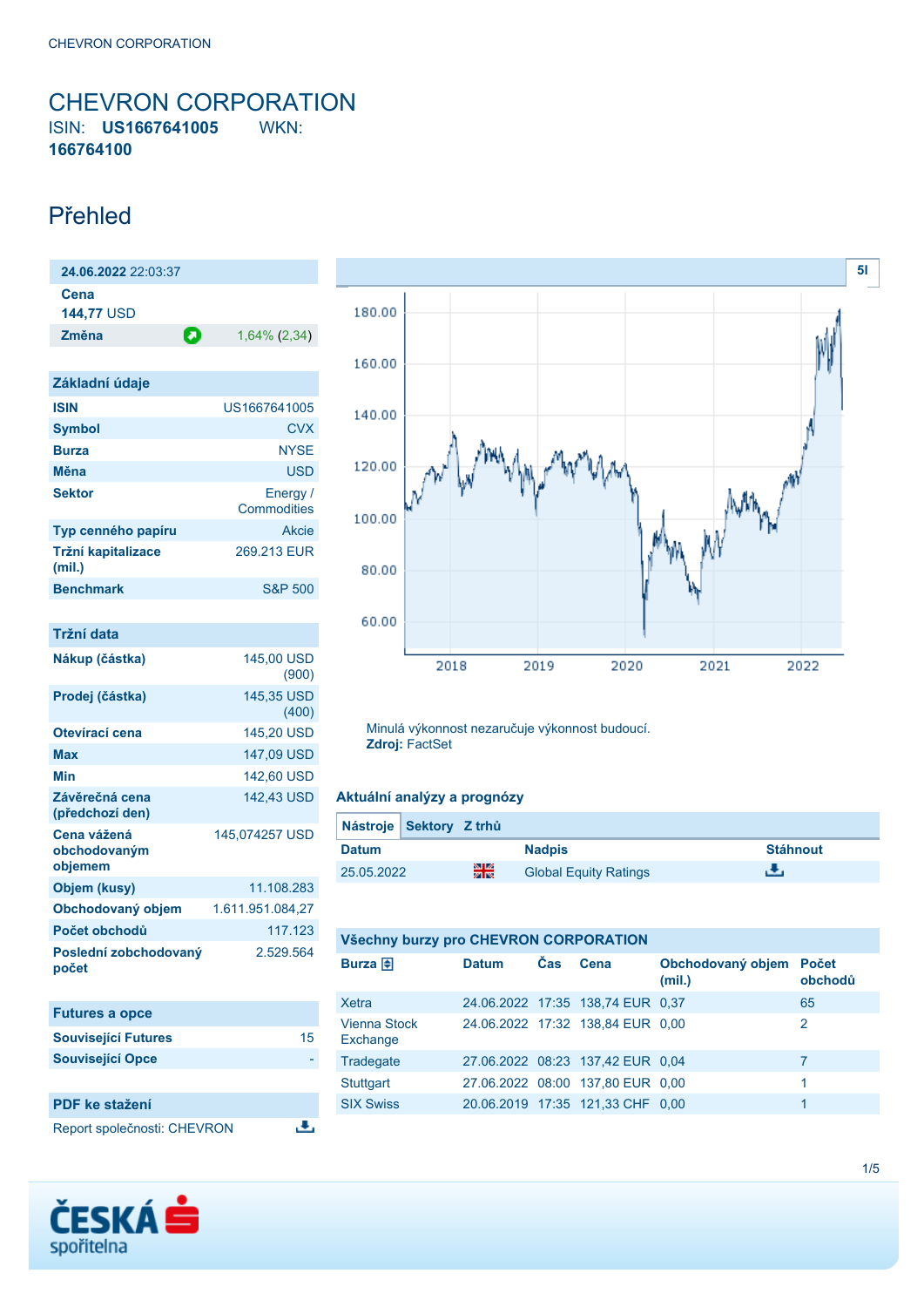CORPORATION

| Exchange                        |  |                                      |                |
|---------------------------------|--|--------------------------------------|----------------|
| <b>SIX Swiss</b><br>Exchange    |  | 05.05.2022 17:35 109,00 USD 0,00     | 1              |
| <b>NYSE</b>                     |  | 24.06.2022 22:03 144,77 USD 1.611,95 | 117.123        |
| <b>Munich</b>                   |  | 27.06.2022 08:04 137,00 EUR 0,00     | 1              |
| <b>London Stock</b><br>Exchange |  | 22.06.2022 16:51 149.77 USD 0.03     | $\overline{2}$ |
| Hanover                         |  | 27.06.2022 08:03 137.00 EUR 0.00     | 1              |
| Hamburg                         |  | 27.06.2022 08:03 137.00 EUR 0.00     | $\mathbf{1}$   |
| Frankfurt                       |  | 27.06.2022 08:06 137.80 EUR 0.00     | 1              |
| <b>Euronext Brussels</b>        |  | 20.05.2022 10:00 168,00 USD 0,00     | $\mathbf{1}$   |
| <b>Duesseldorf</b>              |  | 27.06.2022 08:06 136.84 EUR 0.00     | 1              |
| <b>Berlin</b>                   |  | 27.06.2022 08:08 137.00 EUR 0.00     |                |

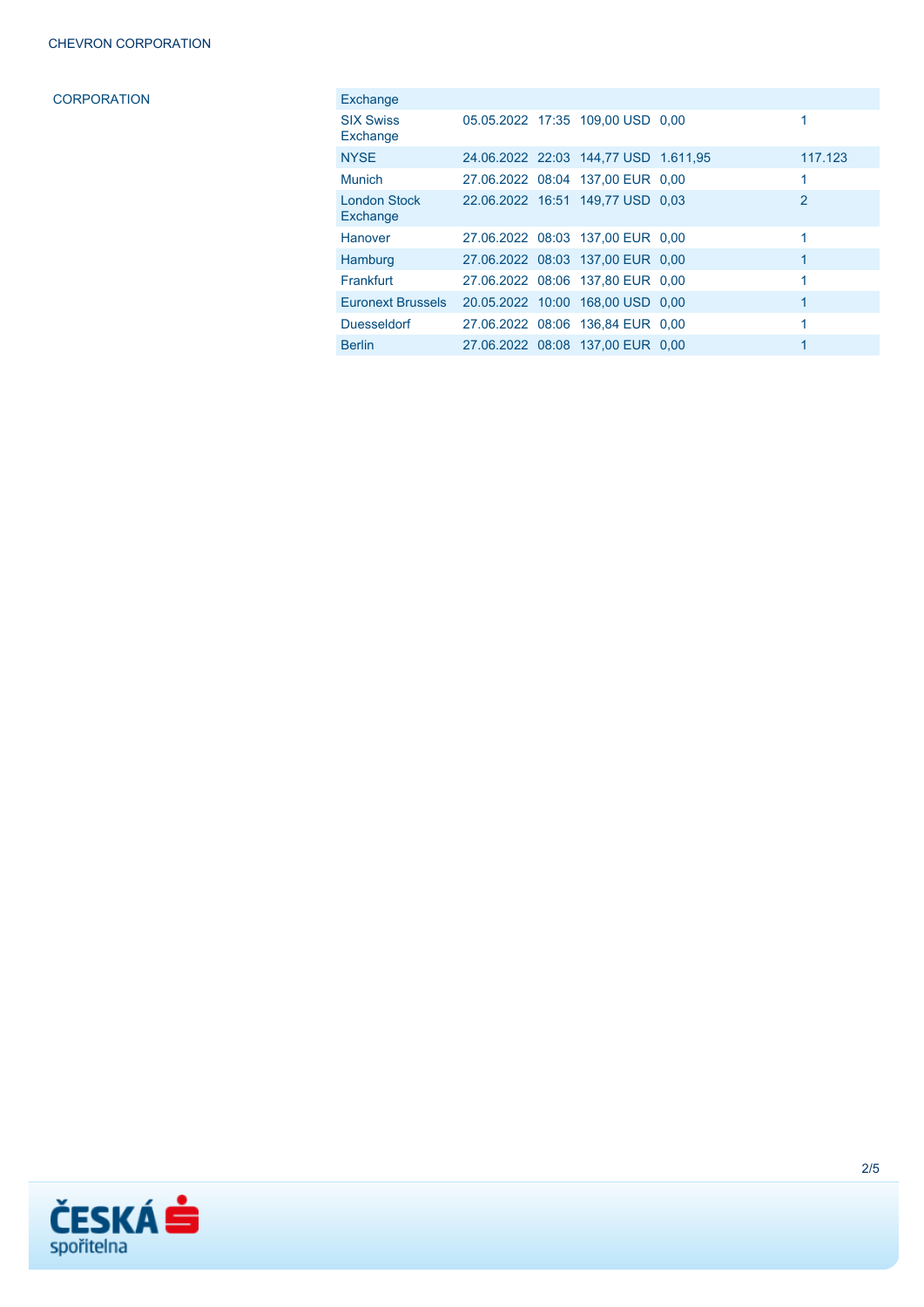# Detaily

**24.06.2022** 22:03:37 **Cena**

**144,77** USD

**Změna** 1,64% (2,34)

| Základní údaje               |                         |
|------------------------------|-------------------------|
| <b>ISIN</b>                  | US1667641005            |
| <b>Symbol</b>                | <b>CVX</b>              |
| <b>Burza</b>                 | <b>NYSE</b>             |
| Měna                         | <b>USD</b>              |
| <b>Sektor</b>                | Energy /<br>Commodities |
| Typ cenného papíru           | Akcie                   |
| Tržní kapitalizace<br>(mil.) | 269.213 EUR             |
| <b>Benchmark</b>             | <b>S&amp;P 500</b>      |

| Tržní data                             |                     |
|----------------------------------------|---------------------|
| Nákup (částka)                         | 145,00 USD<br>(900) |
| Prodej (částka)                        | 145,35 USD<br>(400) |
| Otevírací cena                         | 145,20 USD          |
| Max                                    | 147,09 USD          |
| Min                                    | 142,60 USD          |
| Závěrečná cena<br>(předchozí den)      | 142.43 USD          |
| Cena vážená<br>obchodovaným<br>objemem | 145,074257 USD      |
| Objem (kusy)                           | 11.108.283          |
| Obchodovaný objem                      | 1.611.951.084,27    |
| Počet obchodů                          | 117.123             |
| Poslední zobchodovaný<br>počet         | 2.529.564           |

### **Výkonnost a riziko**

|                   | 6m       | 1r                      | 3r       |
|-------------------|----------|-------------------------|----------|
| Výkonn. (%)       |          | +24,36% +35,12% +15,90% |          |
| Výkonn.<br>(abs.) | $+28,36$ | $+37,63$                | $+19.86$ |
| <b>Beta</b>       | 0,40     | 0.51                    | 1,12     |
| <b>Volatilita</b> | 34,38    | 29,06                   | 41,73    |



Minulá výkonnost nezaručuje výkonnost budoucí. **Zdroj:** FactSet

| <b>Ceny</b>                           |                         |
|---------------------------------------|-------------------------|
| Ø cena 5 dní  Ø objem 5 dní (ks.)     | 147,61 USD (17.983.047) |
| Ø cena 30 dní  Ø objem 30 dní (ks.)   | 168,18 USD (12.134.254) |
| Ø cena 100 dní  Ø objem 100 dní (ks.) | 160,00 USD (14.592.798) |
| Ø cena 250 dní  Ø objem 250 dní (ks.) | 129,65 USD (12.412.735) |
| <b>YTD Max  datum</b>                 | 182,40 USD (08.06.2022) |
| <b>YTD Min   datum</b>                | 117,29 USD (03.01.2022) |
| 52týdenní max.   datum                | 182,40 USD (08.06.2022) |
| 52týdenní min.   datum                | 92,86 USD (19.08.2021)  |

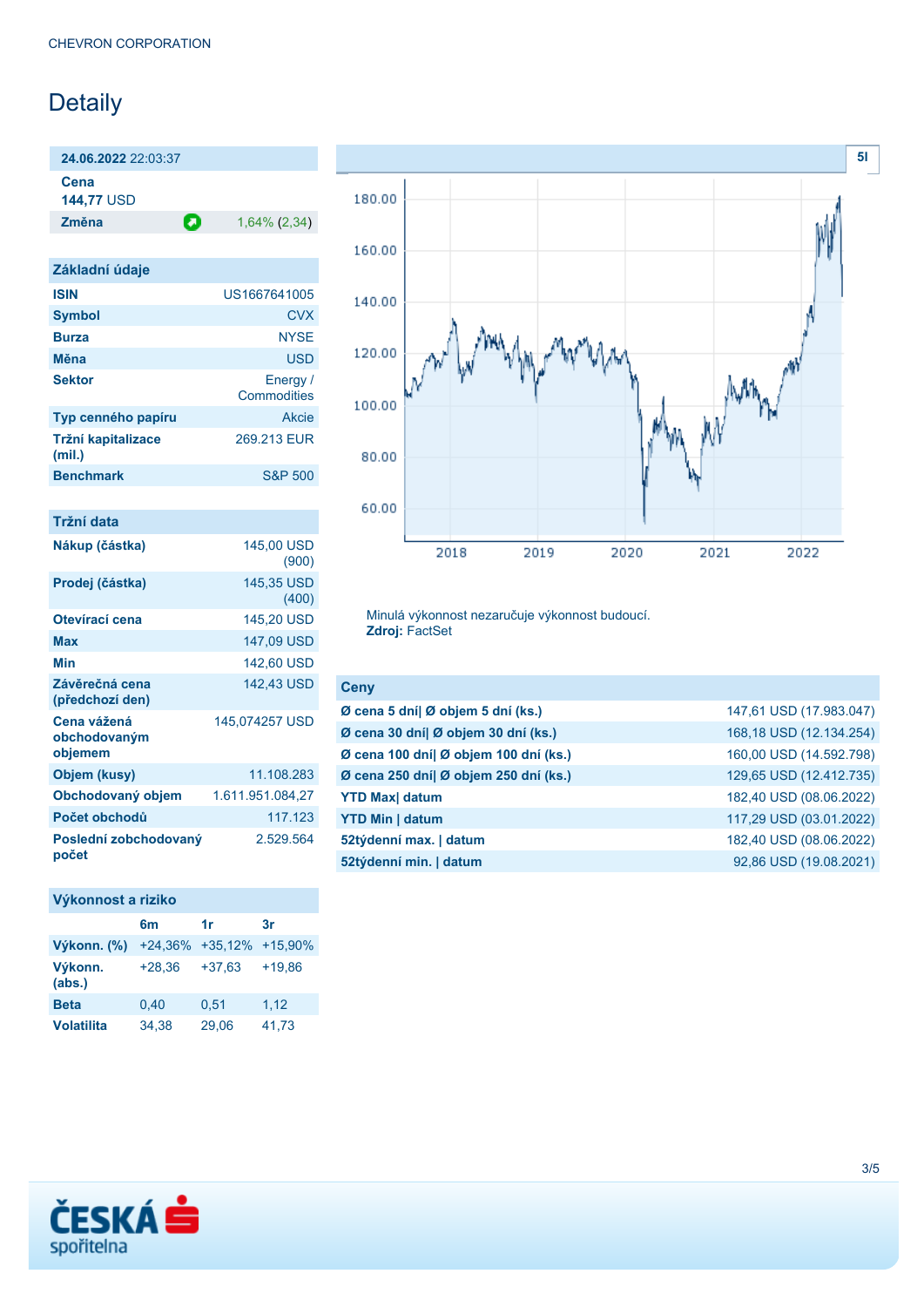# Profil společnosti

#### **Logo společnosti**



### **Kontakty**

CHEVRON CORP.

- - 6001 Bollinger Canyon Road - 94583-2324 San Ramon Telefon:1-925-842-1000 Fax:-

[E-mail:-](mailto:-)

### **PDF ke stažení**

Report společnosti: CHEVRON **CORPORATION** 

ىل

### **Profil společnosti**

Chevron Corp. engages in the provision of administrative, financial management, and technology support for energy and chemical operations. It operates through the Upstream and Downstream segments. The Upstream segment consists of the exploration, development, and production of crude oil and natural gas, the liquefaction, transportation, and regasification associated with liquefied natural gas, the transporting of crude oil by major international oil export pipelines, the processing, transporting, storage, and marketing of natural gas, and a gas-to-liquids plant. The Downstream segment consists of the refining of crude oil into petroleum products, the marketing of crude oil and refined products, the transporting of crude oil and refined products by pipeline, marine vessel, motor equipment, and rail car, and the manufacturing and marketing of commodity petrochemicals and plastics for industrial uses and fuel & lubricant additives. The company was founded in 1906 and is headquartered in San Ramon, CA.

| Clenové představenstva           |                                             |
|----------------------------------|---------------------------------------------|
| <b>Alice Gast</b>                | Member of Board of<br><b>Directors</b>      |
| Dambisa Moyo                     | Member of Board of<br><b>Directors</b>      |
| <b>Ronald Sugar</b>              | Member of Board of<br><b>Directors</b>      |
| <b>Wanda Austin</b>              | Member of Board of<br><b>Directors</b>      |
| <b>Charles</b><br>Moorman        | Member of Board of<br><b>Directors</b>      |
| <b>Cynthia Warner</b>            | Member of Board of<br><b>Directors</b>      |
| Debra Reed-<br><b>Klages</b>     | Member of Board of<br><b>Directors</b>      |
| Donald<br><b>Umpleby</b>         | Member of Board of<br><b>Directors</b>      |
| <b>Enrique</b><br>Hernandez      | Member of Board of<br><b>Directors</b>      |
| <b>John Frank</b>                | Member of Board of<br><b>Directors</b>      |
| <b>Jon Huntsman</b>              | Member of Board of<br><b>Directors</b>      |
| <b>Marillyn</b><br><b>Hewson</b> | Member of Board of<br><b>Directors</b>      |
| Michael K.<br>Wirth              | <b>Chairman of Managing</b><br><b>Board</b> |
| <b>Albert Williams</b>           | <b>Member of Executive</b><br>Committee     |
| <b>Bruce</b><br>Niemeyer         | <b>Member of Executive</b><br>Committee     |
| <b>Colin Parfitt</b>             | <b>Member of Executive</b><br>Committee     |
| David A.<br>Inchausti            | <b>Member of Executive</b><br>Committee     |
| Eimear P.<br><b>Bonner</b>       | <b>Member of Executive</b><br>Committee     |
| James W.                         | <b>Member of Executive</b>                  |